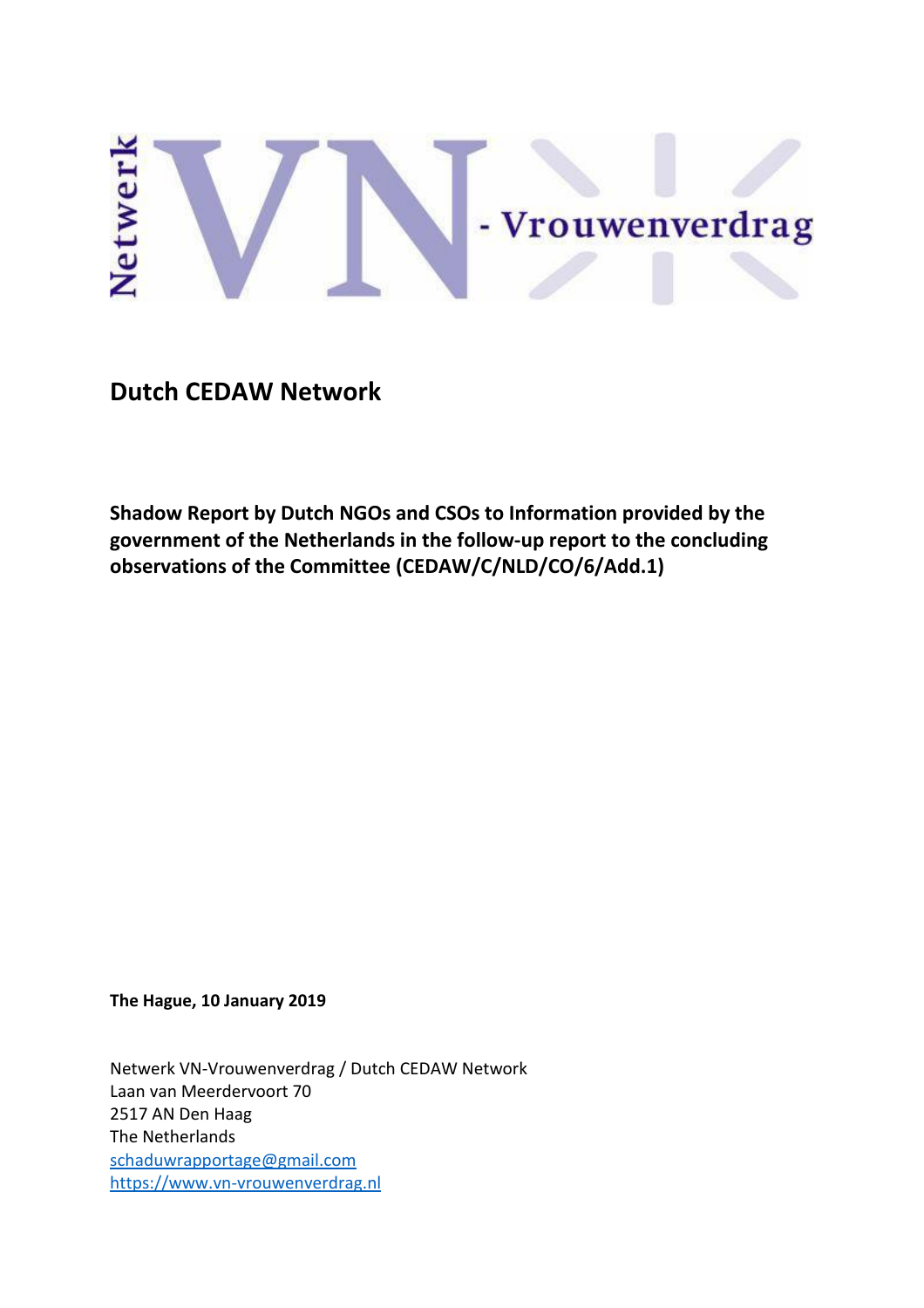## **PREFACE**

This shadow report has been compiled on behalf of the *Dutch CEDAW Network* by a team consisting of some NGOs and independent women's rights experts in the Netherlands. In mid-November 2018 the Dutch CEDAW Network learned through the website of CEDAW/OHCHR that the follow-up report had been submitted by the government of the Netherlands. As a response to that the Dutch CEDAW Network started a consultation process with NGOs and CSOs. On 27 November 2018 it convened a meeting to discuss the government's follow-up report. Other experts from NGOs, CSOs and expert institutions such as *Movisie - knowledge and approach of social issues* also lent their expertise through written submissions.

For this shadow report the Dutch CEDAW Network has made use of the information contained in its recent NGO Shadow Report on the implementation of the Council of Europe Convention on preventing and combating violence against women and domestic violence: *["Joining Forces to Break the Circle of Violence Against Women"](https://www.vn-vrouwenverdrag.nl/wp-content/uploads/Dutch-NGO-Shadow-report-Istanbul-Convention_13-nov-2018-DEF.pdf)* (30 October 2018).<sup>1</sup> The Netherlands Institute for Human Rights published a `*Written Contribution to the Group of Experts on Action against Violence against Women in Domestic Violence*' (November 2018). Both reports are to be found on [the country page of the Council of Europe Istanbul](https://www.coe.int/en/web/istanbul-convention/netherlands)  [Convention website.](https://www.coe.int/en/web/istanbul-convention/netherlands) 2

The process leading to the production of this NGO and CSO shadow report was funded by The Dutch Ministry of Education, Culture and Science.

The shadow report was endorsed by 53 organisations working in the Dutch part of the Kingdom of the Netherlands. A list of the NGOs is included hereafter.

- Aidsfonds/ Soa Aids Nederland (STI AIDS Netherlands)
- Art. 1/ RADAR Anti-discrimination Agency
- Atria, Kennisinstituut voor Emancipatie en Vrouwengeschiedenis (Institute on Gender Equality and Women's History)
- Bureau Clara Wichmann (Women's Rights Fund, Clara Wichmann)
- CKM (Center Against Child Trafficking and Human Trafficking, knowledge and expertise center and coalition against sexual child exploitation)
- COC Netherlands
- Defence for Children ECPAT Netherlands
- Dokters van de Wereld (Médecins du Monde the Netherlands)
- Emancipator, voor mannen en emancipatie (Men and Gender Justice)
- Federatie Opvang (National Association of Shelters)
- Femmes for Freedom

j

- Fier (Expertise and Treatment Center for children, young people and pdults who are confronted with domestic violence, child abuse, sexual violence and human trafficking )
- FNV (Netherlands Trade Union Confederation FNV))
- FNV Vrouw (FNV Women's Union)
- Graduate Women International Netherlands (GWI-NL)

<sup>1</sup> https://www.vn-vrouwenverdrag.nl/wp-content/uploads/Dutch-NGO-Shadow-report-Istanbul-Convention\_13-nov-2018- DEF.pdf

<sup>2</sup> https://www.coe.int/en/web/istanbul-convention/netherlands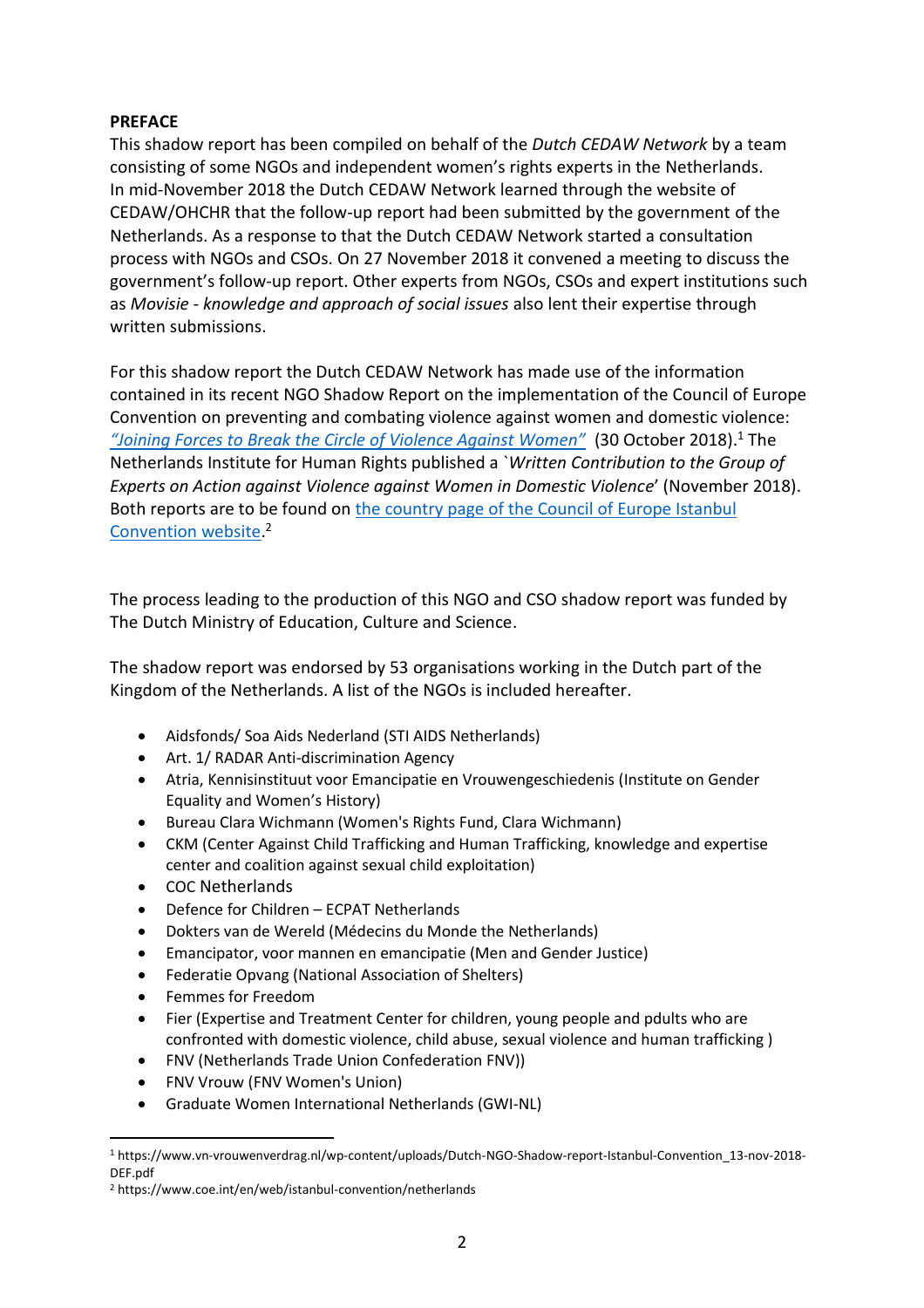- HVO Querido Amsterdam Coordination Centre Human Trafficking
- Humanist Institute for Cooperation with Developing Countries (HIVOS)
- International Network of Liberal Women
- Johannes Wier Stichting voor Gezondheidszorg en Mensenrechten (Foundation for Health Care and Human Rights)
- LNVH, Landelijk Netwerk Vrouwelijke Hoogleraren (Dutch Network of Women Professors)
- Mama Cash
- MVVN, Marokkaanse Vrouwen Vereniging Nederland (Moroccan Women's Association Netherlands)
- De Nederlandse Vereniging voor Vrouwenbelangen, Vrouwen Arbeid en Gelijk Staatsburgerschap (Netherlands Association of Women's Interests, Women's Work and Equal Citizenship)
- Nisa for Nisa (Women for Women Amsterdam)
- Nederlandse Vrouwenraad (NVR) (Netherlands' Council of Women)
- NNID, Nederlandse organisatie voor seksediversiteit (Netherlands Organisation for Sex Diversity)
- OVN-NL (Older Womens Network the Netherlands)
- Oxfam Novib
- Passage, christelijk-maatschappelijke vrouwenbeweging (Christian-Social Women's Movement)
- RESPECT Network
- Rutgers (Dutch Centre of Expertise on Sexual and Reproductive Health and Rights)
- SeksWerkExpertise/ Sex Work Expertise, platform improvement position sex workers
- SHOP, Hulp en Opvang prostitutie en mensenhandel (Shelter and Advice and Relaxing Industry)
- Stichting Dona Daria (NGO Dona Daria)
- Stichting DRCongo à la Carte (DRCC Foundation)
- Stichting Landelijke werkgroep Mudawwanah (Foundation National Workgroup Mudawwanah)
- Stichting LOS (National Organisation for the Support of Undocumented Migrants)
- Stichting Steunpunt Studerende Moeders (Foundation Studying Mothers)
- Stichting Vobis, Creating space and opportunities for everybody
- Stichting Vrouwen en Arbeidsmarkt (VAM) (VAM Foundation)
- Stichting Zijweg (Zijweg Foundation)
- TAMPEP Netherlands Foundation
- Tiye International
- Vereniging Platform Vrouwen & Duurzame Vrede (Platform Women & Sustainable Peace)
- Vereniging voor Vrouw en Recht Clara Wichmann (Association Women and Law Clara Wichmann)
- VHTO, Dutch national expert organization on girls/women and science/technology
- VluchtelingenWerk Nederland (Dutch Council for Refugees)
- VVAO , Vereniging voor hoger opgeleide vrouwen (Netherlands Association for Highly Educated Women)
- WO=MEN, Dutch Gender Platform
- WOMEN Inc.
- Women for Water Partnership
- Women on Waves
- WOUW belangenbehartiging 50+ vrouwen (Wijze OudeWijven) (advocacy 50+ women, Wise Old Women)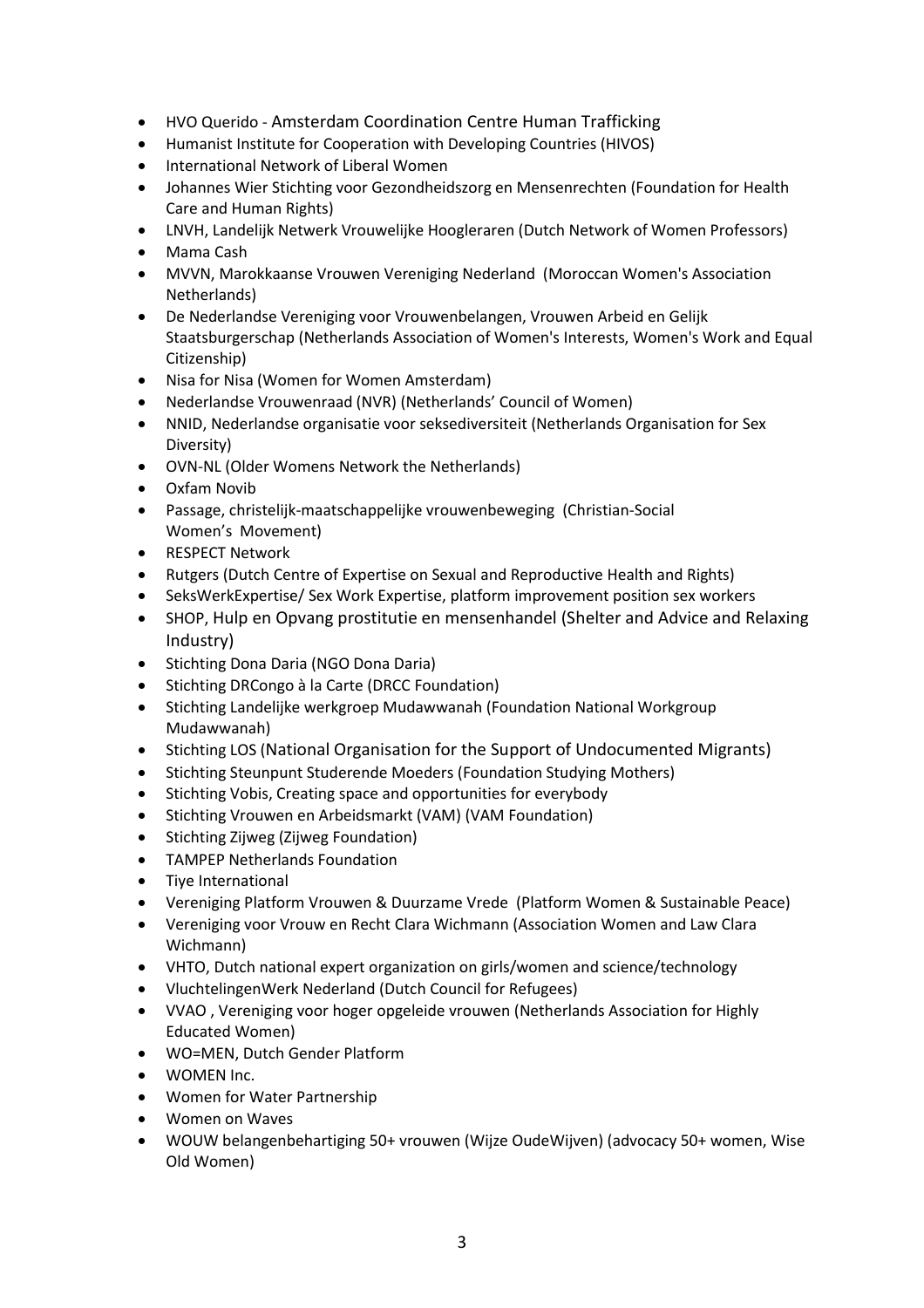# **Recommendation 22 (b) Amend the Media Act in line with articles 2 (f) and 5 (a) of the Convention in order that gender role stereotyping is considered to be discrimination**

According to the NGOs this recommendation is crystal clear and not too difficult to comply with. Several provisions of CEDAW create explicit obligations to address harmful gender stereotypes and wrongful gender stereotyping<sup>3</sup>. Also, the NGOs remember the Dutch Minister of Gender Equality promising the Committee during the Constructive Dialogue in November 2016 to reconsider her initial refusal to amend the Media Act. Now, instead of describing a process of reconsideration (i.e. consultation with Advertising Code Foundation (Stichting Reclame Code) and the Advertising Code Committee (Reclame Code Commissie), discussion in parliament etc. the follow-up report (para 1-2) reiterates the earlier replies in the Addendum to the List of Issues and Questions (CEDAW/C/NLD/Q/6/Add.1) and the Minister's line of reasoning prior to her promise. By describing in para 5 the self-regulation with respect to advertising, the government is in fact denying its obligations under article 2 (f) and 5 (a).

According to the government report, the Netherlands intends only to examine how the representation and portrayal of women is evolving (para 3 and 6). The NGOs do not understand why the Dutch government is evading the issue, while the Dutch Advertising Code clearly states that advertising may not contain or promote *any form* of discrimination based on gender, race, ethnic descent, nationality, religion, disability, age or sexual orientation. Obviously, the Dutch government does not consider stereotyping as a form or a vehicle of discrimination, particularly when it comes to gender role stereotyping. Comparative research shows that several countries guarantee the right to freedom of expression in their Constitution while at the same time condemning gender stereotyping and sexism as discrimination.<sup>4</sup>

*The NGOs deplore that the Committee's recommendation has not been implemented.*

**Recommendation 22 (c): Intensify engagement with relevant actors and allocate resources to finance effective awareness-raising campaigns to promote positive and nonstereotypical portrayals of women in the media and in advertisements and conduct a study on the possible impact of sexist portrayals of women and girls in the media and the extent to which they exacerbate gender-based violence against women in the State party**

# **Representation in the Media Coalition**

j

The NGOs commend the government for funding the *Representation in the Media Coalition* (para 4). In general the NGOs are positive about the fact that, after 20 years of silence on the issue, from around 2016 onwards, the government has taken more interest in addressing gender stereotyping and representation of women, by funding research among other measures. However, the *Representation in the Media Coalition* is a short term project for

<sup>&</sup>lt;sup>3</sup> Art 2(f), 5, 10c and GR 25. See also OHCHR Commissioned Report, Gender stereotypes as a Human Rights violation. 2013, pp 21-29.

<sup>4</sup> <https://pilpnjcm.nl/wp-content/uploads/2015/12/150609-PILP-sexism-comparative-practice-memo.pdf>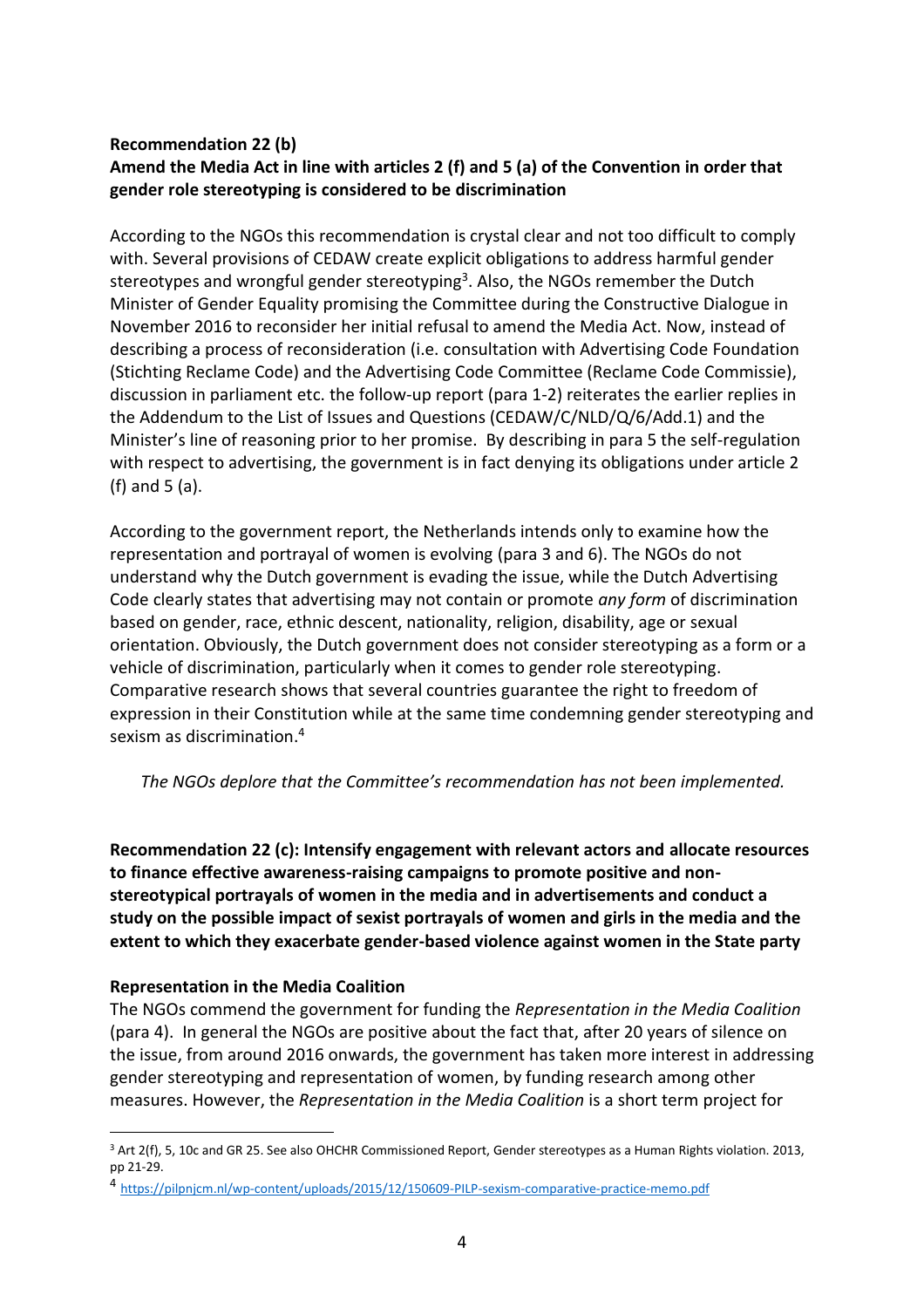less than two years (September 2017 – June 2019). In the view of the NGOs the duration of this project is far too short to ensure measurable progress with respect to positive and nonstereotypical portrayals of women. This is more so, since recent data show that compared to 2010, the percentage of women acting or participating in different types of TV-programmes is declining. Moreover, in 2010 the Netherlands performed better than average in global and European figures while in 2015 it performed far below average!<sup>5</sup> In other words: the Netherlands is facing a huge challenge in changing the current reality which calls for a substantial longer period of engagement, including funding.

*The NGOs conclude that the recommendation to 'intensify engagement as well as to allocate resources to finance effective awareness-raising campaigns' has only been partially implemented.*

### **Slow start of study on the evolvement of representation in the media**

In para 6 the government explains being engaged in setting up a study on how the representation of women in the media is evolving (frequency and the manner of portrayal). The NGOs applaud this initiative, although it has been rather slow and late considering the Committee's recommendation. They assume that the study will take the diversity among women into account (such as age, ethnicity etc.).The NGOs want to point out that its main value would lie in an annual or biannual recurring report of the state of affairs with respect to women's representation in the media, as was recommended in Women Inc.'s report in 2017 '*Limited View – The Role of Media Makers in Image Making' (in Dutch: `Beperkt zicht - De rol van mediamakers in beeldvorming')*.

### **No study on stereotypes in relation to gender-based violence**

The government did not implement the Committee's recommendation to conduct a study on the possible impact of stereotypes and the extent to which they exacerbate genderbased violence. There has been no Dutch research on this subject until now. According to an exploratory desk study of the (Dutch) Alliance Act4Respect, research about the impact of gender norms and stereotypes can be found mainly in the US, especially on students. Research on the impact of stereotyping and gender norms on gender-based violence in the Netherlands is therefore desirable, according to the NGOs. Content-wise the scope of research on gender stereotypes should be broadened to entail existing ideas of femininity and masculinity and especially its impact on gender- based violence. Interestingly, in its report to Group of Experts on Action against Violence against Women (GREVIO) the government underlines the need to combat stereotyped gender roles in the prevention of violence against women (*III.2*, p. 30).<sup>6</sup> Research into the extent gender stereotypes exacerbate violence would perfectly fit into research that aims to understand the causes of gender-based violence - with questions such as "In which circumstances does domestic violence occur in the different communities?" "What makes men beat?", "Is impotence a factor?" "Is pregnancy a factor?", etc.

Figures worldwide[: https://www.vidm.nl//profiel.php?pid=64&detail=persberichten&prid=2170#nav](https://www.vidm.nl/profiel.php?pid=64&detail=persberichten&prid=2170#nav) Figures the Netherlands: [https://www.vidm.nl//profiel.php?pid=64&detail=persberichten&prid=2046#nav](https://www.vidm.nl/profiel.php?pid=64&detail=persberichten&prid=2046#nav)

 $\overline{a}$ <sup>5</sup> *Overzichtsstudie representatie van vrouwen in de media*, Atria 2016.

<sup>6</sup> Reports to be found at the country page of the Council of Europe Instanbul Convention website. See footnote 2.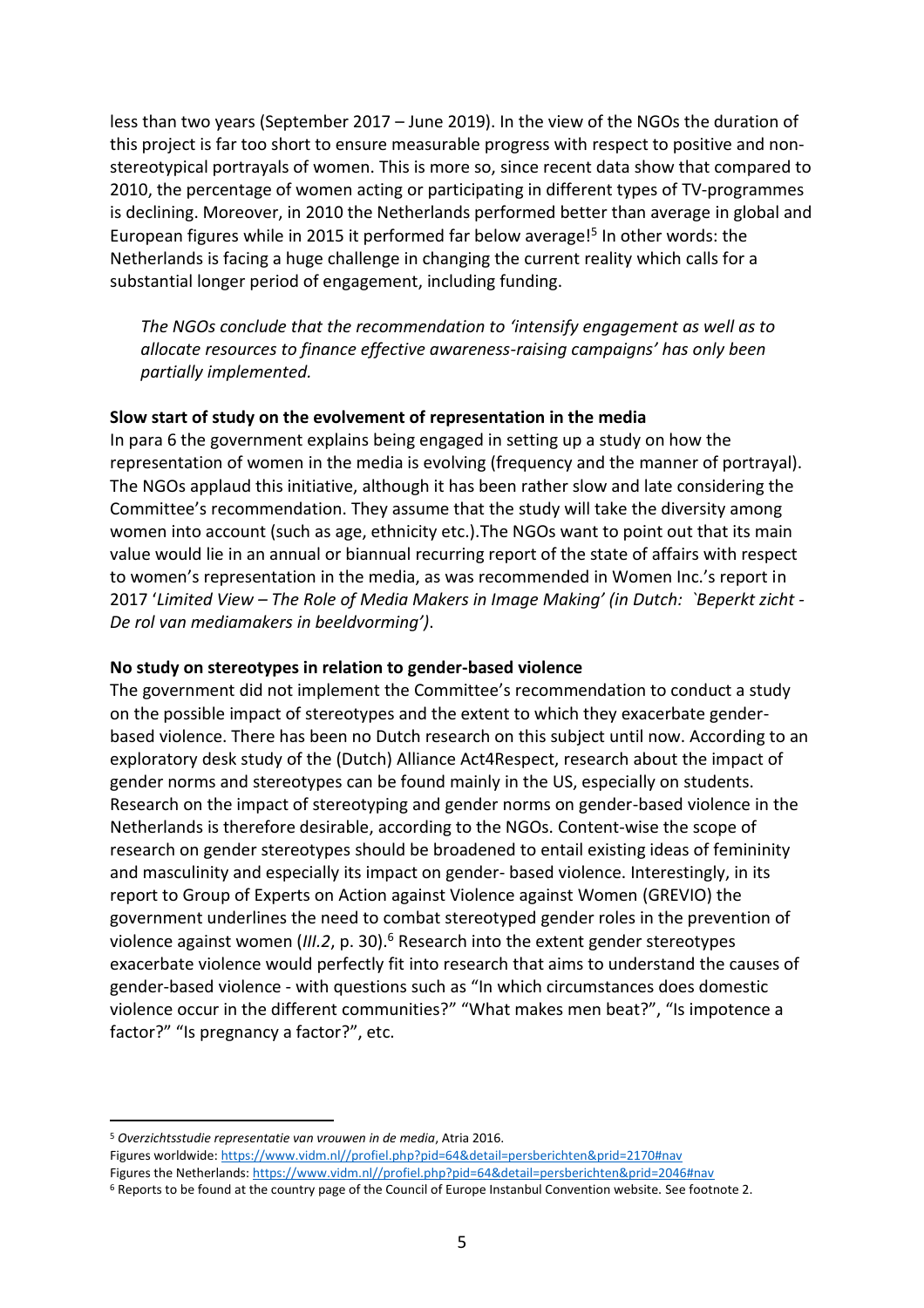*The NGOs deplore the formulation of para 7 by which again the impact of gender stereotyping is underestimated, as well as the non-implementation of CEDAW's recommendation to conduct research on the impact of gender stereotypes.*

**Recommendation 24 (c): Systematically collect data on all forms of violence against women, disaggregated by age and the relationship between the perpetrator and the victim, as well as on protection measures, prosecutions and sanctions imposed on perpetrators, in particular in the municipalities of Bonaire, Sint Eustatius and Saba.**

### **New studies and some improvement of data collection**

The NGOs appreciate the new research and studies on different aspects of domestic violence and child abuse, as well as the measures taken to improve gender sensitivity in the new large-scale prevalence study (para 13). They also welcome the intention of the government to improve its registration of violence, but, miss any indication of a time path. The NGOs furthermore regret that the relevant research of The European Institute for Gender Equality (EIGE) on the subject, including new data in the *Gender Equality Index 2017*, is not mentioned by the government.

Both the recent NGO shadow report on the implementation of the Istanbul Convention as well as the written contribution of the Netherlands Institute for Human Rights to GREVIO criticise in detail the lack of systematic data collection in the Netherlands on all forms of violence against women.

### **Safe at Home**

Para 10 describes the information collected by the *Safe at Home* organisations. The government acknowledges that the figures are not broken down in terms of gender, notwithstanding the repeated recommendations of the Committee and despite its obligations under the Istanbul Convention.

According to the NGOs it is also questionable whether the data of *Safe at Home* are complete, as many women who are victims of domestic violence, are hesitant to contact *Safe at Home* for fear of being accused of child abuse and as a consequence having their children taken away from them. *Safe at Home* is directly linked to the police and health care services. Data from women's shelters are lacking, as do figures about the number of women who have problems to access the shelters. Detailed data about the relationship between the victim and the perpetrator and about the number of incidents that do not lead to prosecution and/or sanctions against the latter are not included. NGOs conclude that further improvement of data collection is desirable.

# **All forms of violence?**

j

Even though the Committee requested to report on *all* forms of violence, the government reports mainly about domestic violence and child abuse. Data on other forms of violence besides domestic violence and sexual violence among young people are lacking.<sup>7</sup> These

<sup>&</sup>lt;sup>7</sup> Though some figures are available. See: Berlo, W. van & Twisk, D. (2017); Seksueel geweld en seksuele grensoverschrijding. In H. de Graaf & C. Wijsen (Red.), *Seksuele gezondheid in Nederland 2017* (pp. 88-98)*.* Delft: Eburon (booktitle: *Sexual Health in the Netherlands 2017)*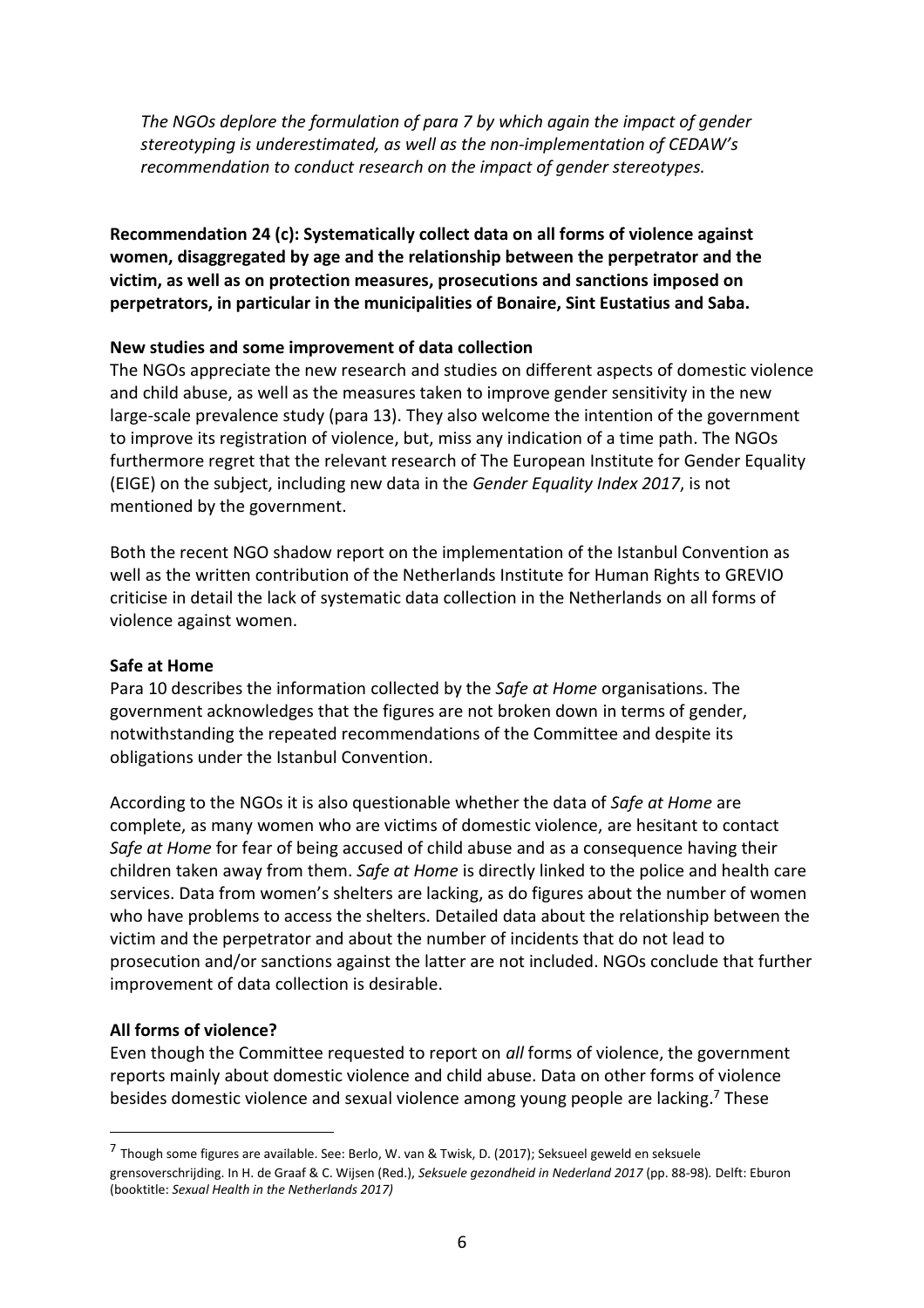include: sexual harassment and rape, cyber violence, street harassment, harassment at work, violence against lesbian and bisexual women and transgender and intersex people, women with headscarves, women with a precarious (dependent) residence permit and undocumented women. Figures about sexting <sup>8</sup>, sextortion and other forms of online sexual harassment are missing in the report as well.

The government does not present figures on violence against sex workers, while recent research by SoaAids Netherlands and Proud (the Dutch sex workers organisation) shows a high prevalence of violence, varying from intrusive and unwanted questions to exclusion, discrimination, degrading treatment, theft, abuse and rape, coupled with an increase of the stigma on sex work.

Neither does the government present figures on the growing number of (online) threats and verbal sexual violence aimed at women's human rights defenders and female journalists who speak out against discrimination, let alone the number of prosecutions of perpetrators by the public prosecution office.

Para 12 mentions a study published in 2018 on the nature and extent of abuse of elderly people, arguing that men and women are equally likely to be victims of such abuse, not addressing the question whether the forms of abuse of elderly women and men are the same and whether the perpetrators are equally likely to be male or female.

*The NGOs conclude that the government has implemented only partially the Committee's recommendation on systematic data collection on all forms of violence against women and that an integral approach is still lacking. They suggest requesting additional information on the ways of data collection and on the data that are missing in the report, including data on other forms of violence than those included in the government report. Since the issue of disaggregated data collection will clearly also be a point of discussion in the dialogue with GREVIO during its forthcoming state visit, the Committee might also ask to be informed about the outcomes.*

# **Bonaire, St. Eustatius and Saba**

-

According to para 14 no data have been collected on violence against women in the municipalities of Bonaire, St. Eustatius and Saba. The NGOs note that instead of implementing the Committee's recommendation ("systematically", "disaggregated …." ) the government limits its ambition to "setting up an easily accessible reporting system" and that "attention will be paid to possible forms of registration". The NGOs are of the opinion that starting from scratch on these islands offers a unique opportunity for a significant focus on unambiguous registration and a coherent comprehensive integrated system of data collection on all forms of violence against women, the demographics of the perpetrators of these forms of violence, and the relationship between victims and perpetrators.

*The NGOs recommend the Committee ask for more information about the efforts to design a comprehensive integrated system of data collection and implementation of the reporting system*.

<sup>8</sup> Atria (2017*). Factsheet online seksuele intimidatie*. Amsterdam (*Factsheet online sexual harassment)*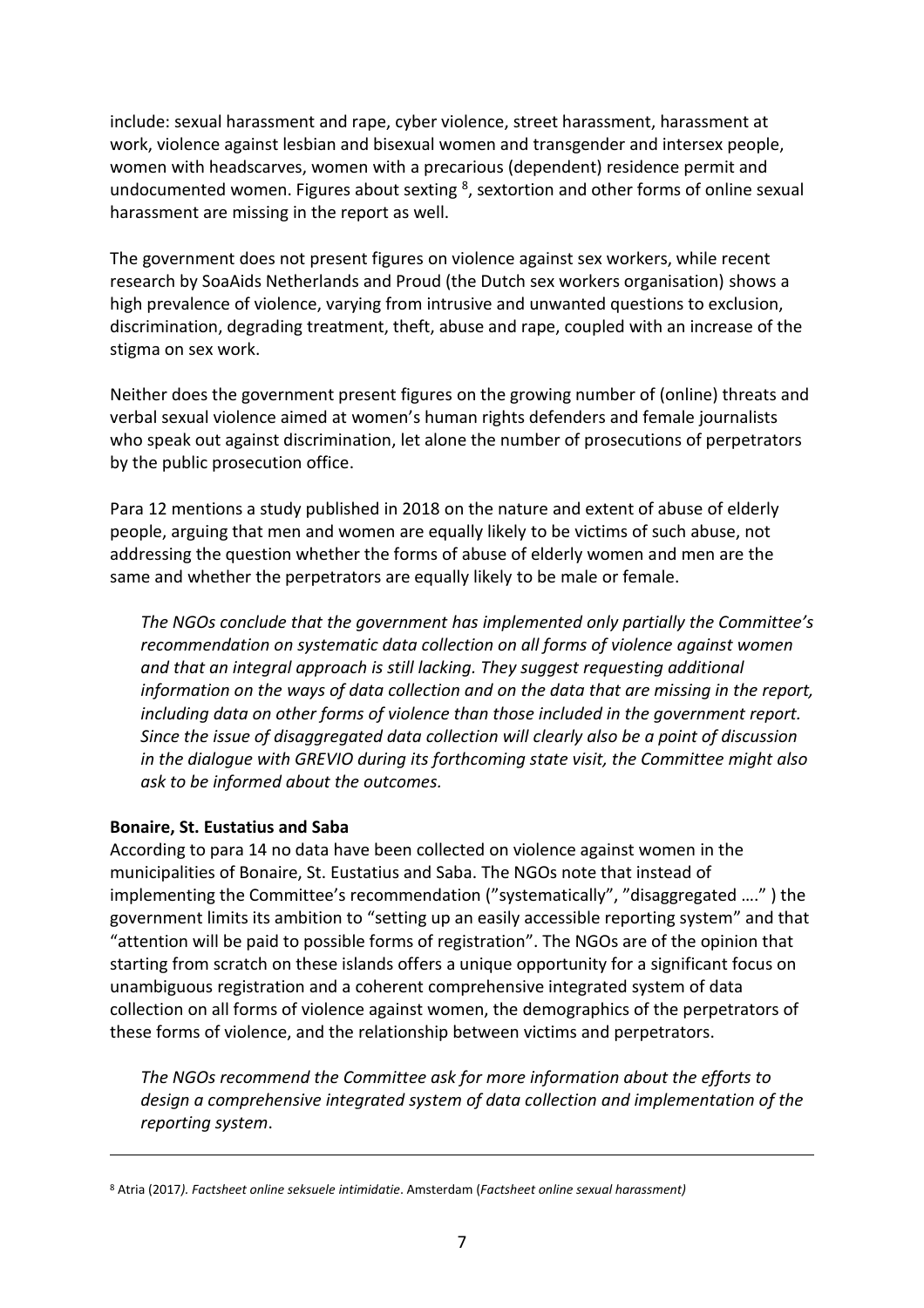**Recommendation 36 (d): Intensify efforts to investigate, prosecute and sanction reported cases of pregnancy-related discrimination, including sexual harassment**

# **Raising awareness instead of prosecuting and imposing sanctions against pregnancyrelated discrimination**

The NGOs commend the government for the launch of the Pregnancy-Related Discrimination Action Plan (para 15). They note that in the plan no reference is made to the Committee's recommendation and recall that NGOs, trade unions and the National Human Rights Institute have underlined the necessity of such an action plan for years, given the number of reported cases of this type of discrimination.

The NGOs welcome the information campaigns targeted at pregnant women (para 16); it is important that women know their rights. However, the chances that pregnant women claim their rights should not be over-estimated. Claiming rights vis-à-vis employers is in general a stressful exercise which only few employees undertake. In the case of pregnancy-related discrimination this is even less so as stress is not advisable for pregnant women. Moreover, the Work and Security Act (WWZ) restricts the period in which compensation for unfair dismissal can be claimed to two months after the termination of the employment relationship. An alternative is to sue the former employer before the civil court and claim material and immaterial damages, which is possible up to five years. A recent overview [overview](https://www.vrouwenrecht.nl/2018/11/30/marlies-vegter-schadevergoeding-bij-zwangerschapsdiscriminatie-inleiding-voor-werkgroep-sociaal-en-europees-recht-22-november-2018/) of the (few) court cases on compensation and/or material and immaterial damages awarded in cases of pregnancy-related discrimination shows that the chances of receiving a compensation which is significantly higher than the costs of the procedure are very low.

### **Limitations of the Inspectorate SZW (ISZW)/ Labour Inspectorate**

The expanding of ISZW's capacity as described in the government report (para 18) was needed and is appreciated. However, a temporary expansion of the ISZW's discrimination team with three inspectors, leading to 350 (2017) instead of 220 (2016) inspection visits to companies, is not very impressive in the light of the number of companies (some 130.000 with 5 employees or more). This is not to mention non-profit and public sector organisations that unfortunately also discriminate against pregnant women. It is also minimal in the light of the number of registered cases on pregnancy-related discrimination (para 19), especially when it is known that most victims do not file a report. In only one(!) case ISZW fined the employer (it is not reported for what offence).

Discrimination is a criminal offence, which means that pregnancy-related discrimination could be prosecuted by the public prosecutor's office. To the best of our knowledge, this possibility has never been explored.

The NGOs are of the opinion that more possibilities to impose sanctions on employers in cases of pregnancy-related discrimination should be created, for instance by establishing the possibility of filing a complaint of pregnancy-related discrimination with the Inspectorate SZW, enabling ISZW to impose sanctions and to make the company visits more targeted. Employers should be made much more aware that they can be fined when they discriminate against women.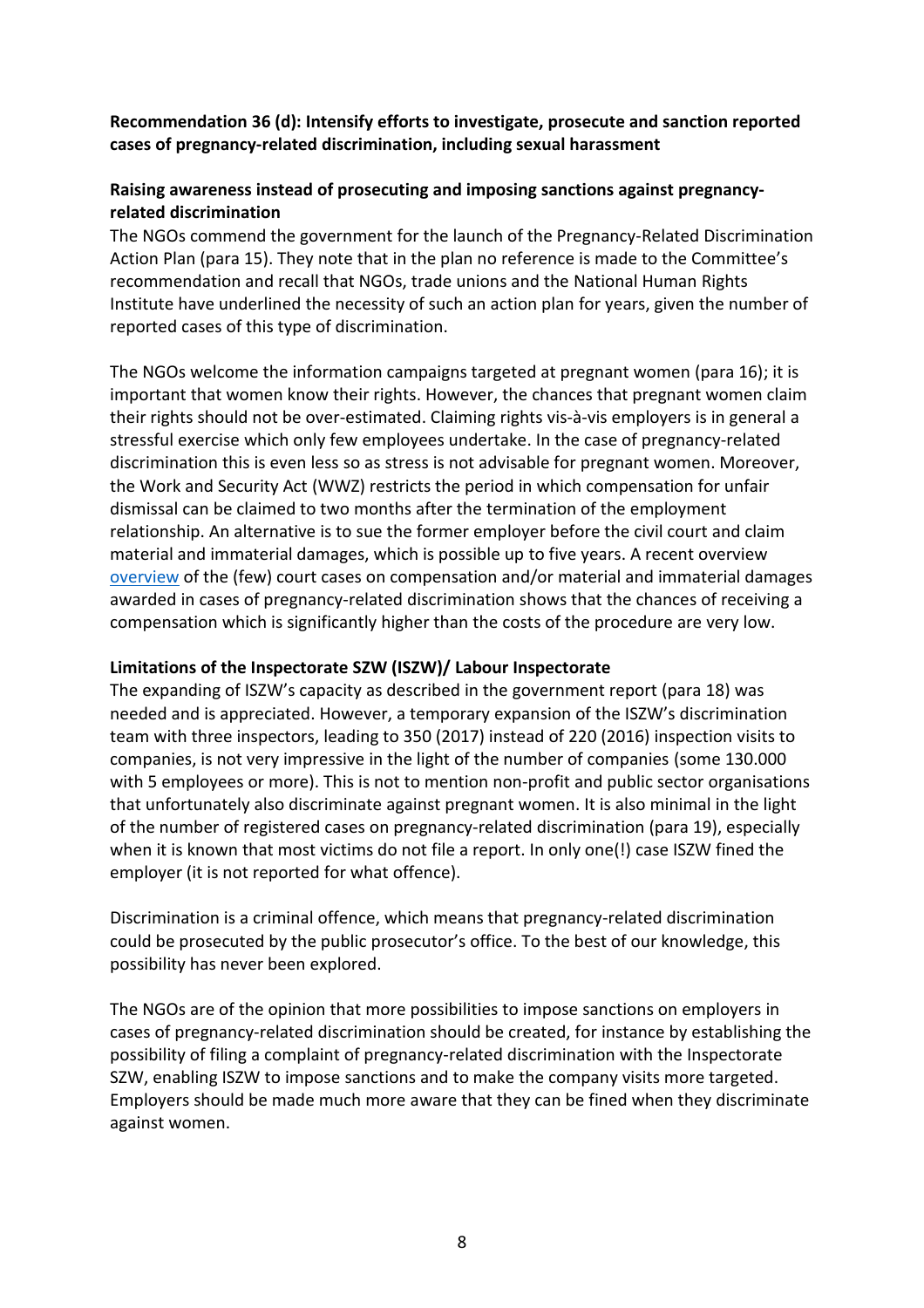*The NGOs conclude that the government implemented the Committee's recommendation with respect to pregnancy-related discrimination on the labour market only partially. Moreover, it did not provide any information about its efforts to combat pregnancy-related discrimination in education, scientific research and care. Therefore, the NGOs suggest the Committee request additional information.*

### **No prosecution or imposing sanctions for sexual harassment**

The NGOs conclude that the description in para 17 shows that the Committee's recommendation has not been implemented. Without investigations, there will be no prosecutions or sanctions. While the government fails to publish facts and figures, other organisations do. These figures show that nearly three quarters of all women have experienced sexual harassment during their lifetime. In one out of three cases this happens at the workplace,<sup>9</sup> which can have serious consequences. It may hamper the participation of women in the labour market and can lead to psychological problems. According to research commissioned by the Netherlands Trade Union Confederation FNV in 2017 nearly 50% of all workers' experienced sexual harassment at their workplace; 75% of them being women. Less than half of them reported the violence. This number is even lower for migrant women. These include female labour migrants, (undocumented) migrant domestic and care workers and transgender migrant women, whose residence permit and livelihood depends on keeping their job. A recent survey by the medical journal *Medisch Contact* showed that nearly 80% of the female trainee doctors and specialists in hospitals had experienced sexual intimidation.

Bisexual people experience significantly more sexual harassment at the workplace: two or three times more as compared to lesbian, gay and heterosexual people. The SCP suggests that this may be due the fact that bisexual people are more often likely to be women rather than men.<sup>10</sup> Transgender women are more prone to sexual harassment in every domain of their everyday life.<sup>11</sup>

In para 17 the government refers mainly to the responsibility of employers: they are responsible for policies on sexual harassment and the implementation thereof in the workplace. The sole task of the Inspectorate SZW is to monitor the process followed by an employer to formulate this policy. There is no requirement to investigate either its quality or whether it has been implemented.

To the NGOs this seems a rather restricted interpretation of governmental responsibility. There is still no obligation for employers to include complaint procedures in their policy, nor to appoint confidential advisors. The latter do not have legal protection similar to members of Workers' Councils. Recent research by FNV also shows that the majority of employees are not aware of what their employer does, or should do, to prevent sexual harassment, or where to go when they are victims themselves.

 $\overline{a}$ 

<sup>9</sup>All references for studies discussed in this section can be found in the reports to GREVIO (see preface), unless stated differently.

<sup>10</sup> SCP: LHBT Monitor 2018

<sup>11</sup> Rutgers: Wereld van Verschil 2013